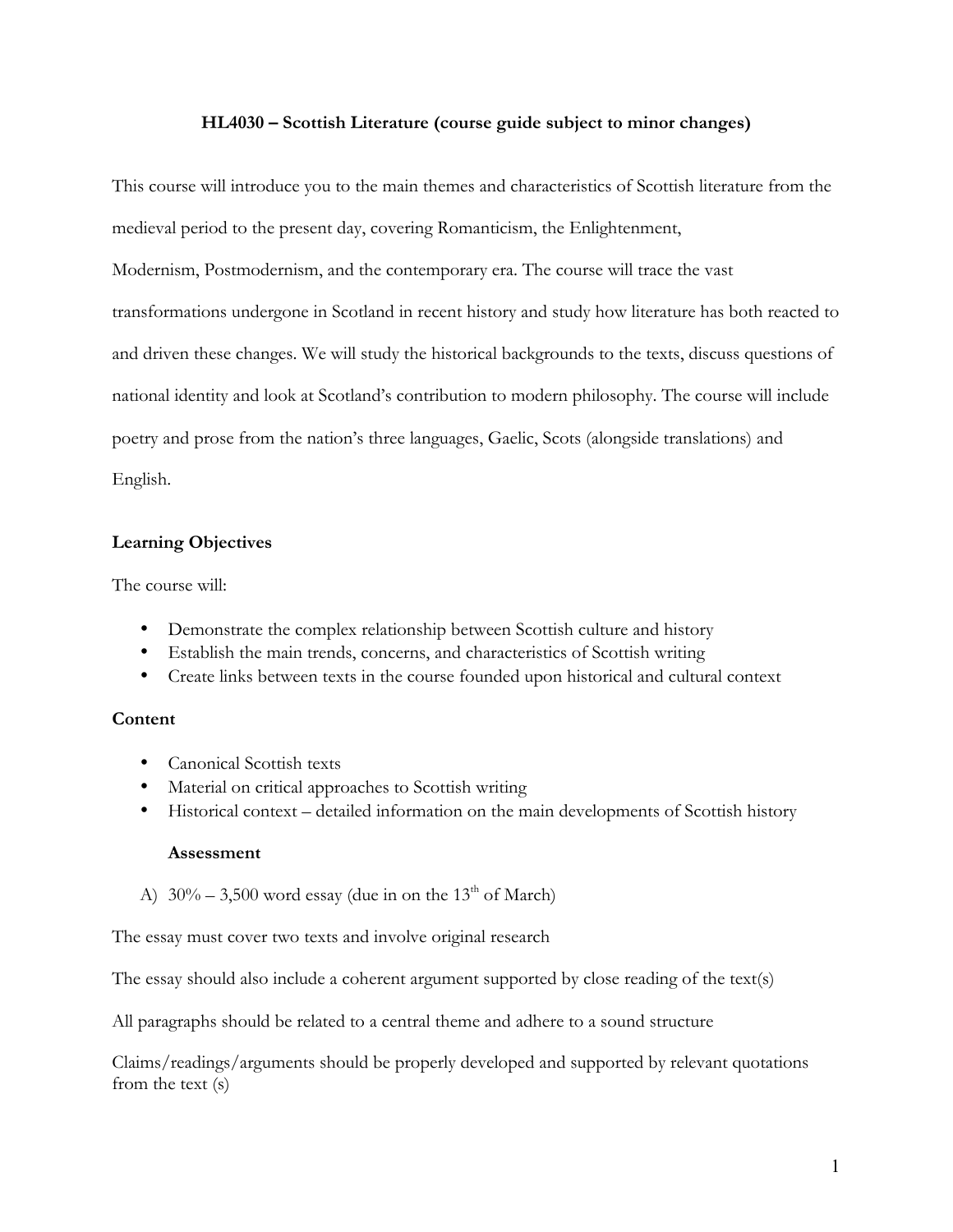Relevant critical sources must be utilized and correctly cited

B)  $50\% - 2\frac{1}{2}$  hour exam

Students will be required to sit a 2 ½ hour closed-book exam which will consist of a text identification component and an essay component

The essay will test the students' knowledge and understanding of the texts/themes of the course and their ability to construct arguments and critical positions relating to the course concepts

C) 10% - Class participation

Students participation in seminars – including attendance, engagement with seminar activities and discussions – will be assessed

D) 10% - Class presentation

Students will be required to prepare and present a mini-lecture on a course theme/concept.

Set texts (all other texts will be provided via Blackboard):

Walter Scott, *Waverley* James Hogg, *Confessions of a Justified Sinner* Robert Louis Stevenson, *Kidnapped* Muriel Spark, *The Prime of Miss Jean Brodie*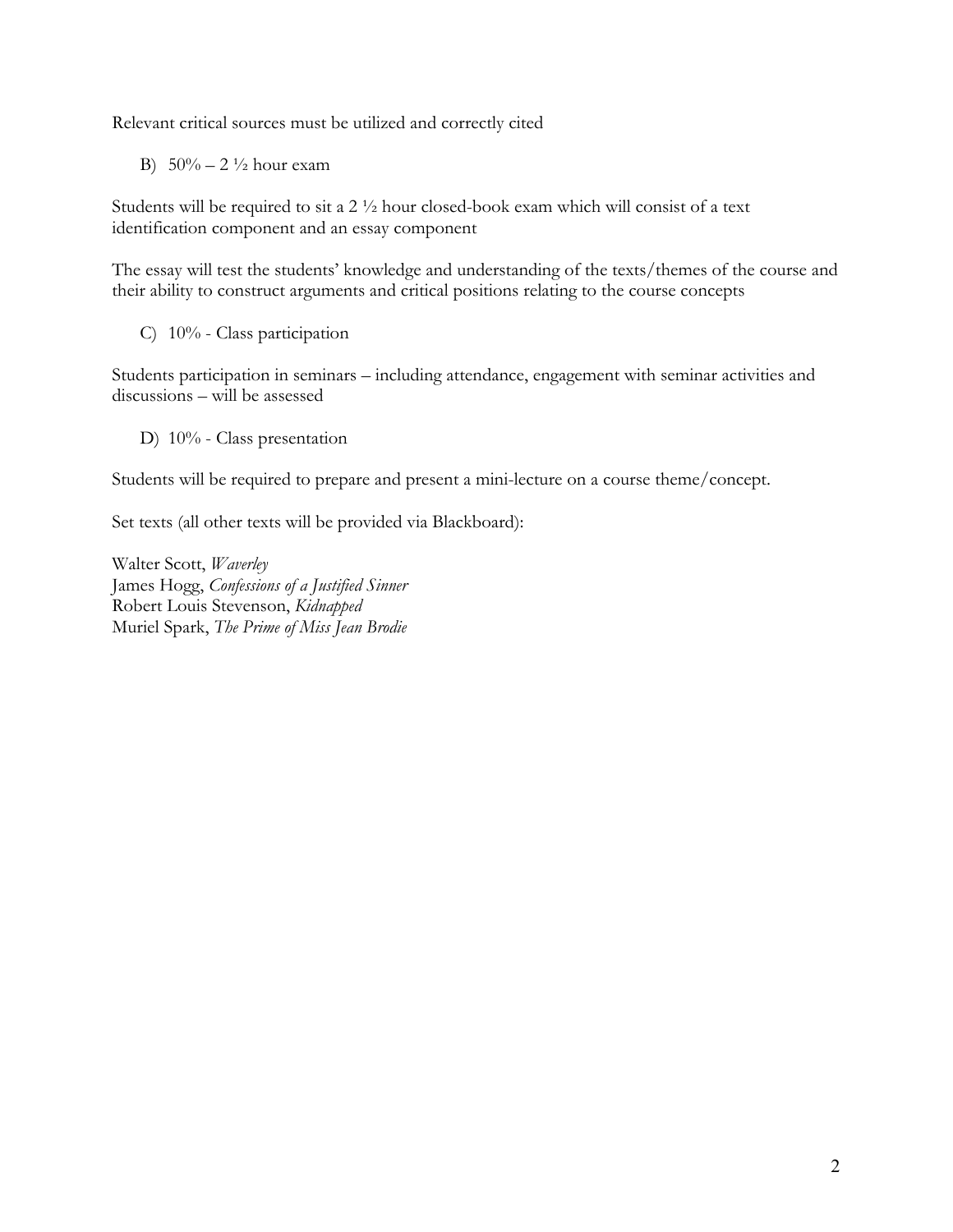# **Course content**

| Week           | Topic                                                                             |
|----------------|-----------------------------------------------------------------------------------|
| $\mathbf{1}$   | Introduction: G. Gregory Smith, Chapter One: 'Two Moods' from Scottish            |
|                | Literature, Its Character and Influence, Alan Riach, What is Scottish Literature? |
| $\overline{2}$ | Scottish Enlightenment: Robert Burns, selected poetry                             |
|                |                                                                                   |
| $\mathfrak{Z}$ | The Scottish Enlightenment: David Hume, selected essays                           |
|                |                                                                                   |
| $\overline{4}$ | The Historical Novel: Walter Scott, Waverley (1814)                               |
|                |                                                                                   |
| 5              | A Celtic Hoax? Macpherson's Ossian                                                |
|                |                                                                                   |
| 6              | Duality and diablerie: James Hogg, Confessions of a Justified Sinner (1824)       |
|                |                                                                                   |
| 7              | Highland Adventures: Robert Louis Stevenson, Kidnapped (1886)                     |
|                |                                                                                   |
| 8              | Scottish Modernism 1: Hugh MacDiarmid, selected poetry                            |
|                |                                                                                   |
| 9              | Scottish Modernism 2: Selected poetry by Somhairle MacGill-Eain/Sorley<br>MacLean |
|                |                                                                                   |
| 10             | 'an unusual teacher': Muriel Spark, The Prime of Miss Jean Brodie (1961)          |
|                |                                                                                   |
| 11             | Scottish Postmodernism: Excerpts from Lanark (1981) and 1982, Janine (1984) by    |
|                | Alasdair Gray                                                                     |
| 12             | Urban Scotland: excerpts from Irvine Welsh, Trainspotting (1993) and James        |
|                | Kelman's How Late it Was, How Late (1994)                                         |
| 12             | Scottish short stories/Revision                                                   |
|                |                                                                                   |
|                |                                                                                   |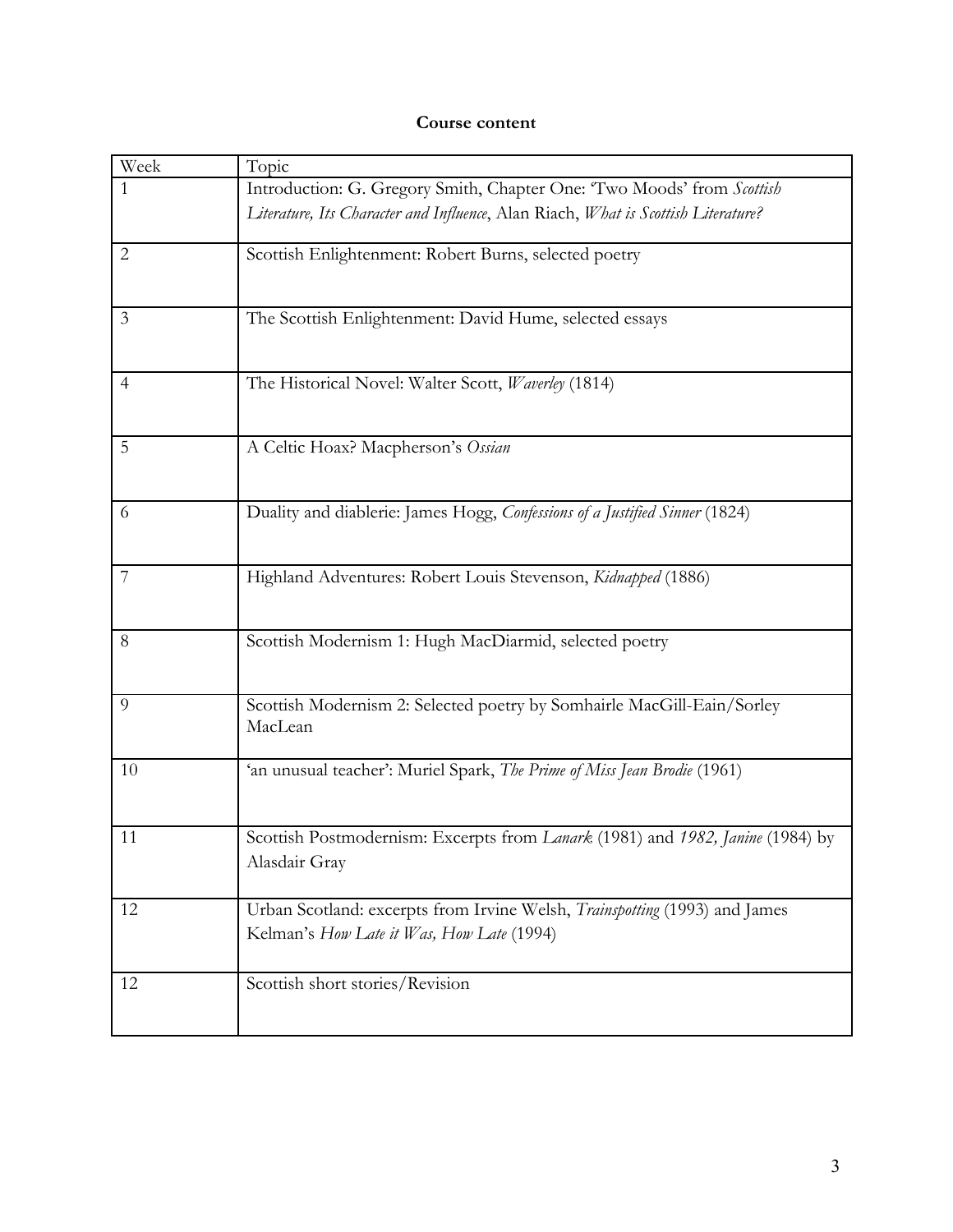### **Further Reading**

### **General:**

Alcobia-Murphy, Shane; Archbold, Johanna; Gibney, John; Jones, Carol (eds.). *Beyond the Anchoring Grounds*: *More Cross-Currents in Irish and Scottish Studies*. Belfast: Cló Ollscoil na Banríona, 2005.

Bell, Bill. *The Edinburgh History of the Book in Scotland* (vol. III). Edinburgh: Edinburgh University Press, 2007.

Bell, Eleanor. *Questioning Scotland: Literature, Nationalism, Postmodernism*. Basingstoke: Palgrave, 2004.

Black, Ronald (ed). *An Tuil – Anthology of 20<sup>th</sup> Century Scottish Gaelic Verse*. Edinburgh: Polygon, 2012.

Carruthers, Gerard et al (eds). *Beyond Scotland – New Contexts for Twentieth Scottish Literature*. Amsterdam and New York: Rodopi, 2004.

Chapman, Malcolm. *The Gaelic Vision in Scottish Culture*. London: Croom Helm, 1978.

Craig, Cairns. *Devolving English Literature*. Edinburgh: Edinburgh University Press, 2000.

Craig, Cairns*. Intending Scotland: Explorations in Scottish Culture since the Enlightenment*. Edinburgh: Edinburgh University Press, 2009.

Craig, Cairns (ed). *The History of Scottish Literature* (Vol 4 – Twentieth Century). Aberdeen; Aberdeen University Press, 1987, pp. 103-118.

Craig, Cairns. *The Modern Scottish Novel: Narrative and the National Imagination*. Edinburgh: Edinburgh University Press, 1999.

Crawford, Robert. *Scotland's Books*. Oxford: Oxford University Press, 2009.

Crawford, Robert (ed.). *The Scottish Invention of English Literature*. Cambridge: Cambridge University Press, 1998.

Crotty, Patrick. 'That Caledonian Antisyzygy' in *The Poetry Ireland Review*, No. 63, Winter, (1999), pp. 89–93.

Devine, T.M. *Scotland's Empire, 1600* – *1815*. London: Penguin Allen Lane, 2003.

Devine, T.M. *The Scottish Nation: 1700* – *2000*. New York: Penguin, 2001.

Gifford, Douglas et al (eds). *Scottish Literature*. Edinburgh: Edinburgh University Press, 2002.

Gifford, Douglas (ed.). *The History of Scottish Literature* (Vol. 3). Aberdeen: Aberdeen University Press, 1988.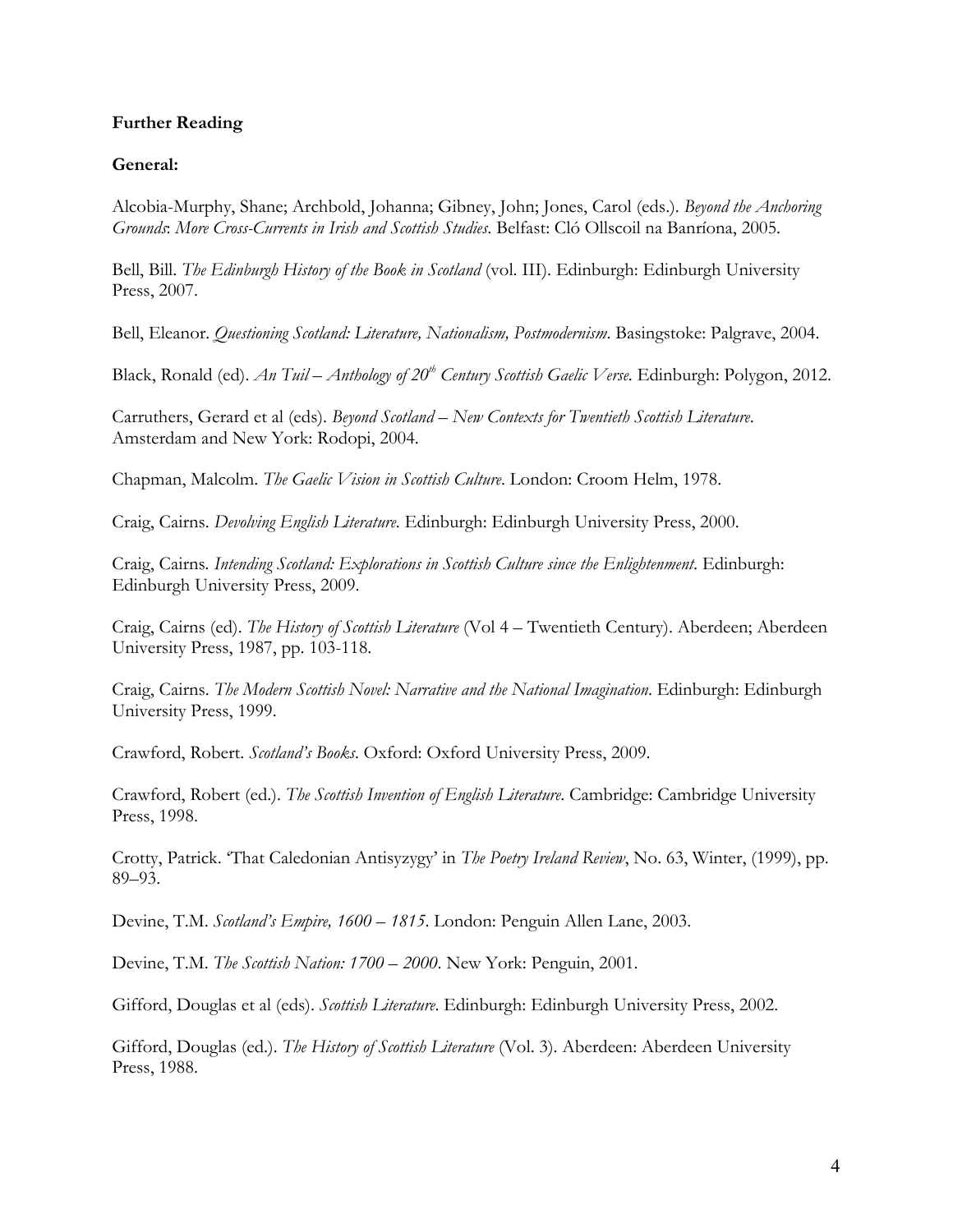Hook, Andrew (ed.). *The History of Scottish Literature Volume 2 1660 – 1800*. Aberdeen: Aberdeen University Press, 1987.

Longley, Edna; Hughes, Eamonn and O'Rawe, Des (eds.). *Ireland (Ulster) Scotland: Concepts, Contexts, Comparisons*. Belfast: Cló Ollscoil na Banríona, 2003.

Lynch, Michael. *Scotland: A New History*. London: Pimlico, 1992.

Lynch, Michael (ed.). *The Oxford Companion to Scottish History*. Oxford: Oxford University Press, 2001.

McCourt, David. *Understanding Scotland: The Sociology of a Nation*. London and New York: Routledge, 2001.

McCulloch, Margery Palmer. *Scottish Modernism and its Contexts 1918-1959*. Edinburgh: Edinburgh University Press, 2009.

MacDonald, Catriona M. M. *Whaur Extremes Meet – Scotland's Twentieth Century*. Edinburgh, Birlinn, 2009.

McIlvanney, Liam and Carruthers, Gerard (eds). *The Cambridge Companion to Scottish Literature*. Cambridge: Cambridge University Press, 2012, pp. 261-274.

McIlvanney, Liam and Ryan, Ray (eds.). *Ireland and Scotland: Culture and Society, 1700-2000*. Dublin: Four Courts, 2005.

Pittock, Murray. *Scottish Nationality*. Basingstoke: Palgrave, 2001.

Ryan, Ray. *Ireland and Scotland*: *Literature and Culture, State and Nation, 1966–2000*. Oxford: Oxford University Press, 2002.

Smith, Gregory. *Scottish Literature: Its Character and Influence*. London: MacMillan and Co., 1919.

Watson, Roderick. *The Literature of Scotland*. Basingstoke: MacMillan, 1984. Wittig, Kurt. *The Scottish Tradition in Literature*. Westport: Greenwood, 1958.

#### **Robert Burns**

Carruthers, Gerard (ed.). *The Edinburgh Companion to Robert Burns*. Edinburgh: Edinburgh University Press, 2009.

Crawford, Robert. *Robert Burns and Cultural Authority*. Edinburgh: Polygon, 1997.

McIlvanney, Liam. *Burns the Radical*. Phantassie, East Lothian: Tuckwell Press, 2002.

#### **David Hume and The Scottish Enlightenment:**

Bailey, Alan and O'Brien, Dan (eds). *The Continuum Companion to Hume*. London and New York: Continuum, 2012.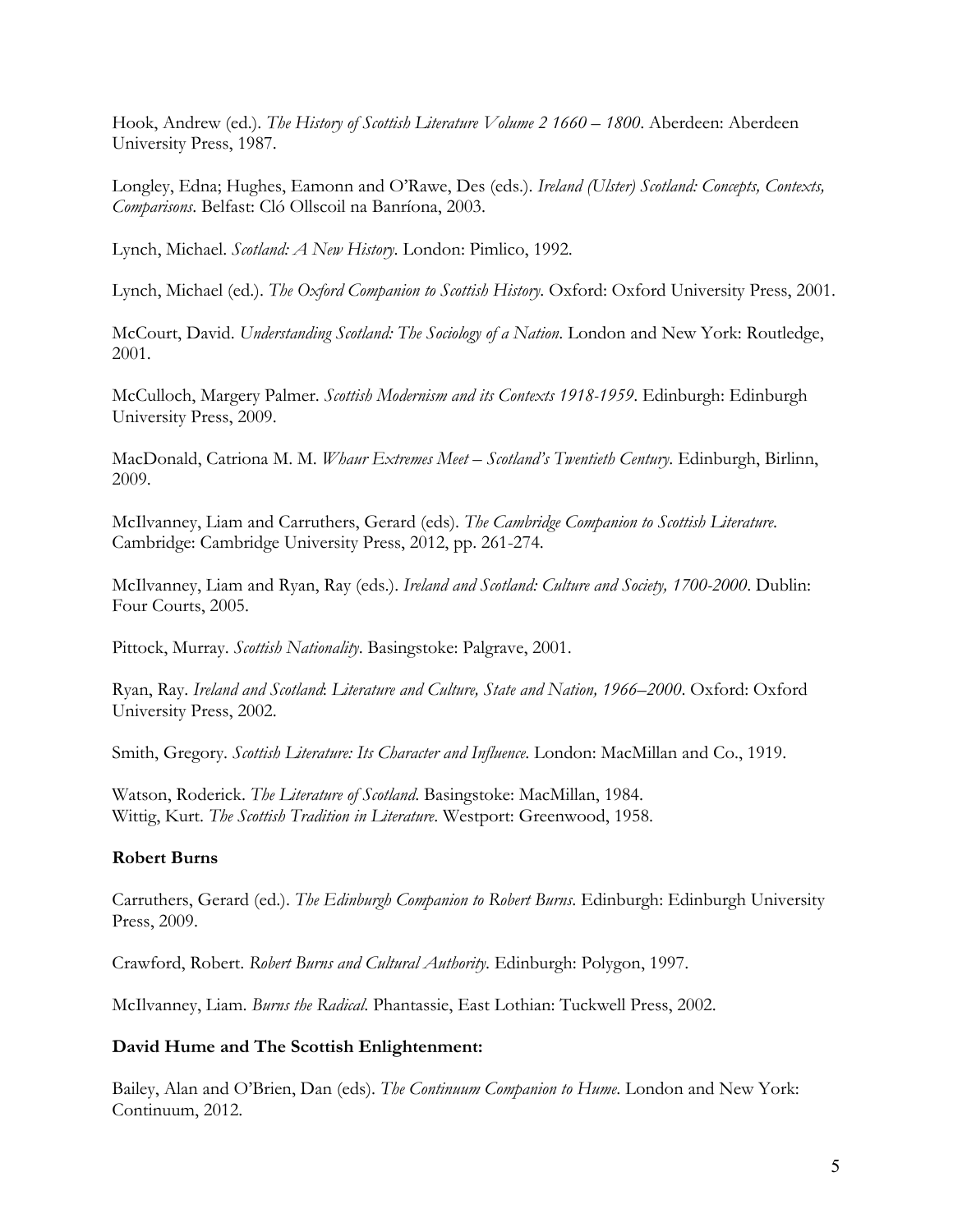Bryson, Gladys. *Man and Society: The Scottish Inquiry of the Eighteenth Century*. Princeton: Princeton University Press, 1945.

Broadie, Alexander (ed.). *The Cambridge Companion to the Scottish Enlightenment*. Cambridge: Cambridge University Press, 2003.

Broadie, Alexander (ed.) *The Scottish Enlightenment: An Anthology*. Edinburgh: Canongate Press, 1997.

Buchan, James. *Capital of the Mind: How Edinburgh Changed the World*. Edinburgh: Birlinn, 2007.

Daiches, David (ed.) *A Hotbed of Genius: The Scottish Enlightenment 1730–1790*. Edinburgh: Edinburgh University Press, 1986.

Daiches, David. *The Paradox of Scottish Culture: The Eighteenth Century Experience*. Oxford: Oxford University Press, 1964.

Norton, David Fate and Taylor, Jacqueline (eds). *The Cambridge Companion to Hume* (Second Edition). Cambridge: Cambridge University Press, 2009.

#### **Walter Scott and James Hogg:**

Duncan, Ian. *Scott's Shadow: The Novel in Romantic Edinburgh*. Princeton: Princeton University Press, 2007.

Lincoln, Andrew. *Walter Scott and Modernity*. Edinburgh: Edinburgh University Press, 2006.

Lukács, Georg. *The Historical Novel*. London: Merlin, 1962.

Muir, Edwin. *Scott and Scotland: The Predicament of the Scottish Writer*. Edinburgh: Polygon, 1982.

Robertson, Fiona. *Legitimate Histories: Scott, Gothic and the Authority of Fiction*. Oxford Clarendon Press, 1995.

Simpson, Louis. *James Hogg: A Critical Study.* Edinburgh and London: Oliver and Boyd, 1962.

#### **Robert Louis Stevenson:**

Hammond, J.R. *A Robert Louis Stevenson Companion*. Basingstoke and London: Macmillan, 1984.

Reid, Julia. *Robert Louis Stevenson, Science, and the Fin de Siècle*. London: Palgrave Macmillan, 2006.

Sandison, Alan. *Robert Louis Stevenson and the Appearance of Modernism*. Basingstoke: Macmillan, 1996.

#### **Hugh MacDiarmid:**

Bold, Alan. *MacDiarmid – The Terrible Crystal*. London: Routledge and Kegan Paul, 1983.